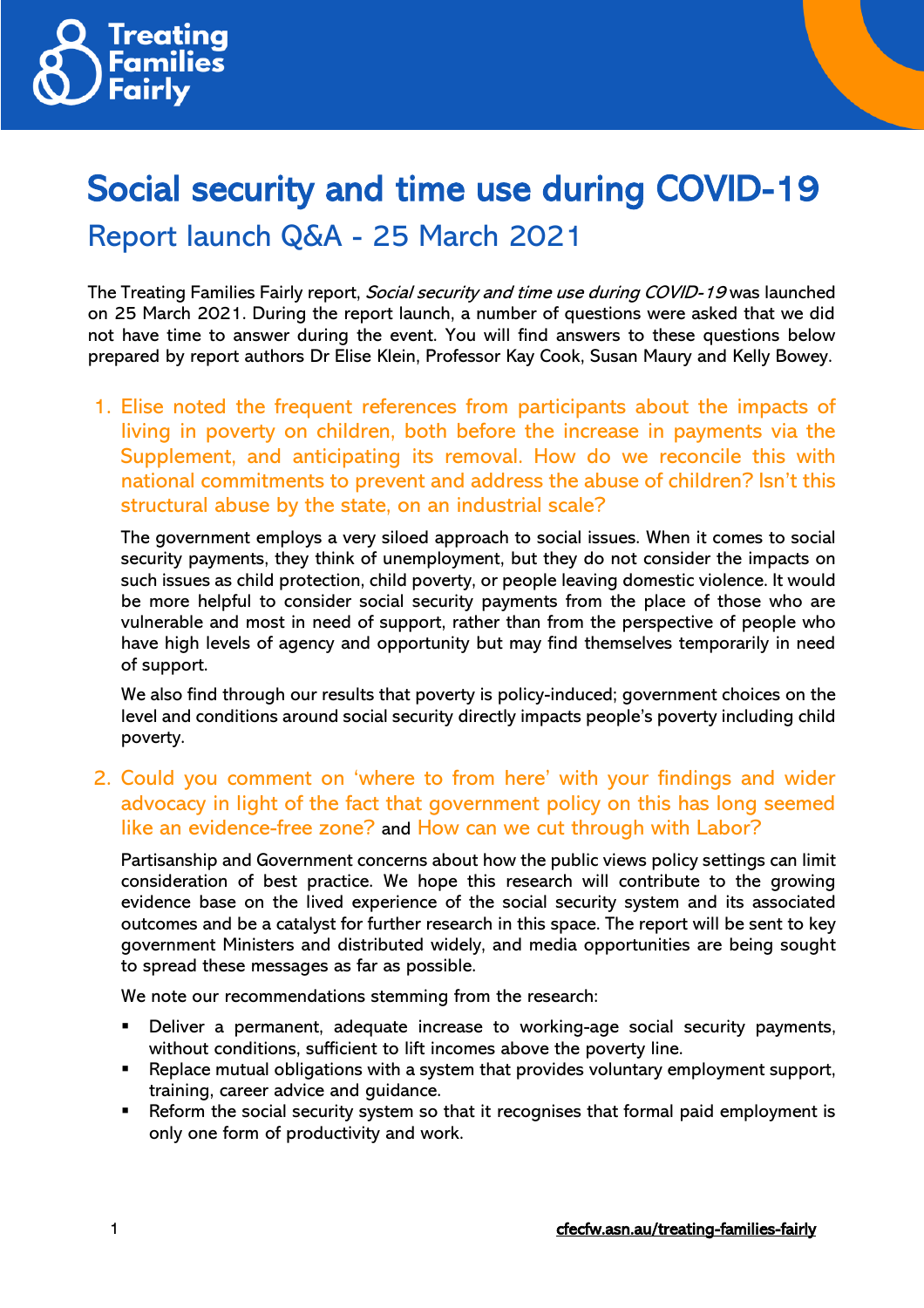

- Strengthen data collection to facilitate future research on time use and social security by including a question about social security receipt in the Australian Bureau of Statistics (ABS) Time Use Survey.
- 3. What sort of policy response is needed to counter the concern that lifting welfare payments will create a disincentive to work (because it will mean people are getting too 'close' to the minimum wage)?

There are two considerations here. First, there is the evidence base, including our research, which is increasingly demonstrating that low payments create a barrier to re-engaging with employment. Second, there is the issue of who is considered a 'job-seeker.' People who are not temporarily between jobs should not be placed on the JobSeeker Payment. For these people, low payments translate directly into a poverty cycle with little hope of an exit.

4. Will it stay an electoral winner when more people than ever have been made unemployed and live in poverty by intentional government decisions? Or is that the million dollar question the government has got wrong?

We are in a unique point in time, where many Australians have experienced unemployment and the social security system for the first time. It provides an opportunity to redirect the conversation on these policies within the context of a larger social and human rights framework. We hope that more and more people will push back on the ongoing punitive approach to social security.

## 5. What are the governments political motivations for persisting with the low JobSeeker Payment?

The Government's motivations are no doubt complex. However, what does seem clear is that they are reluctant to make a significant policy change despite the evidence that their current policy settings do not support health and wellbeing, nor does it achieve their own goals for the JobSeeker Payment. It is possible that change would only come about if there were demonstrated support from their constituencies and Coalition partners.

6. Is there value in doing more to highlight the interaction between the rate of welfare payments and low waged work, and the use of unemployed people to apply downward pressure on wages? Would public awareness of this, and the planned unemployment built into the economy, help shift attitudes?

Yes. While there is much talk of 'unemployment' many people who receive a payment, including JobSeeker, do have earned income. However, most of this work is precarious (part-time, few-to-no benefits, no security, low wages). Furthermore, the income test, in which payments are reduced based on wages earned, is too strict for most people to work their way out of debt and into a better life. Better worker protections and a more holistic approach to low-income households' financial wellbeing could make a significant difference.